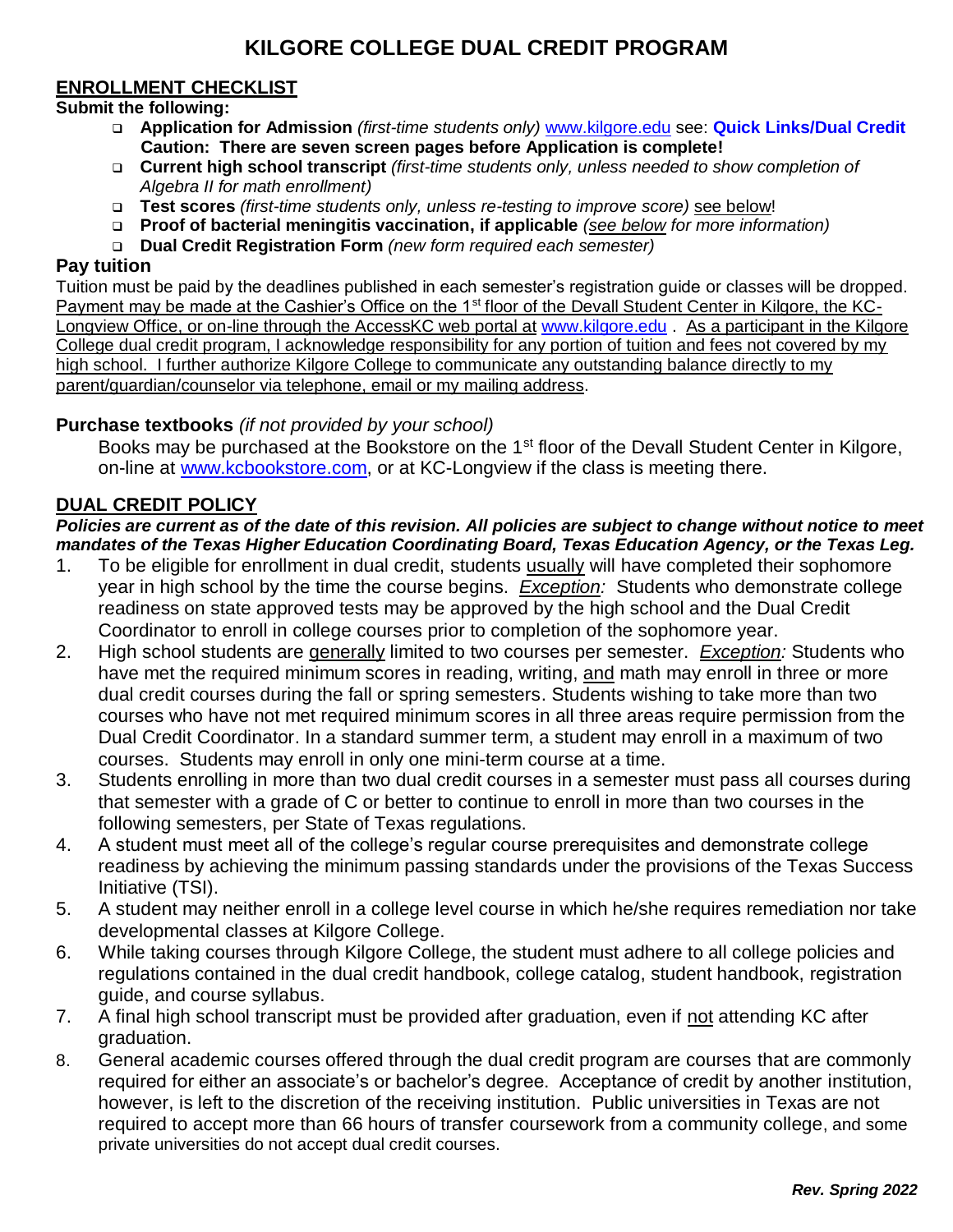## **Dual Credit eligibility requirements for academic courses and workforce education courses not included in a level 1 certificate program (corrosion technology and process technology):**

- **ACT:** composite score of 23 with 19 on English for Reading and Writing and/or 19 on Math.
- **SAT:** 480 on Reading and Writing (EBRW) and/or a score of 530 on Math.
- **TSI Assessment** standards: **on or after January 11, 2021:** English, 945 or greater with an essay score of 5 or greater. If less than 945, Diagnostic Test Score of 5 or greater and an Essay Score of 5 or greater. Math, Score of 950 or greater. If less than 950, Diagnostic Score of 6. **Before January 11, 2021** Reading, 351; Writing, 340 with 4+ on essay or a score of less than 340, and an ABE Diagnostic level of at least a 4, and an essay score of at least a 5; Math: 350.
- **PSAT:** score of **460** on the Evidence-Based Reading and Writing (EBRW) test on a PSAT/NMSQT exam for Reading and Writing. For Math: A score of **510 on the Mathematics test** on a PSAT/NMSQT exam.

#### ❑ **\*STAAR End-of-Course (EOC)**

- ➢ a Level 2 score (4000) on the English II STAAR EOC
- $\ge$  a Level 2 score (4000) on the Algebra I STAAR EOC and passing grade in Algebra II
- $\ge$  a Level 2 score (4000) on the Algebra II STAAR EOC
- ➢ a Level 2 score (4000) on the English III STAAR EOC

*Students must attend college within five (5) years from the date of their ACT, SAT and STAAR End-of-Course (EOC) test in order to use the scores for an exemption.* ACT, SAT, and TSI Assessment tests are administered by Kilgore College testing centers. Contact the Kilgore College Testing Center at (903) 983-8215 or the Kilgore College-Longview Testing Center at (903) 236-2051 (TSI Assessment only).

### **Eligibility requirements for workforce education courses in Level 1 Certificate programs: (excludes Corrosion Technology and Process Technology)**

- ❑ It is *STRONGLY RECOMMENDED* that students have passed the English II STAAR EOC in order to be successful in workforce education courses.
- ❑ Additional aptitude testing may be required for some programs to ensure that students have the skills necessary to be successful in the program.

**Bacterial Meningitis Vaccination.** As of October 1, 2013, Texas state law requires that college students under 22 years of age must provide proof of receiving an initial bacterial meningitis vaccination dose or booster within the last 5 years. *Dual credit students who are not taking classes on a Kilgore College campus are exempt from this requirement.* Therefore, if students are enrolling only in classes taught on their high school campus or through distance education (online, interactive television), they are not required to show proof of vaccination. *However, dual credit students seeking to enroll in a course taught on a Kilgore College campus must provide proof of vaccination prior to registration.* Exemptions from the vaccine are available in cases in which a physician has determined that receiving the vaccination is not in the best interest of the student, or through completion of the conscientious objection form from the Department of State Health Services. Visit [www.kilgore.edu/meningitis.asp](http://www.kilgore.edu/meningitis.asp) for more information and to obtain the DSHS conscientious objection form.

## **ADDITIONAL QUESTIONS MAY BE ANSWERED BY CONSULTING THE DUAL CREDIT HANDBOOK ON OUR WEBSITE and/or THE DUAL CREDIT ORIENTATION PAGE.**

<https://www.kilgore.edu/sites/default/files/documents/file/Dual-Credit-Handbook-2019-update.pdf>

<https://www.kilgore.edu/academics/dual-credit-for-high-school-students>

## **CONTACT: Yvonne Bethune at 903-983-8114 or Sandy Teel at 903-236-2029 at Kilgore College.**